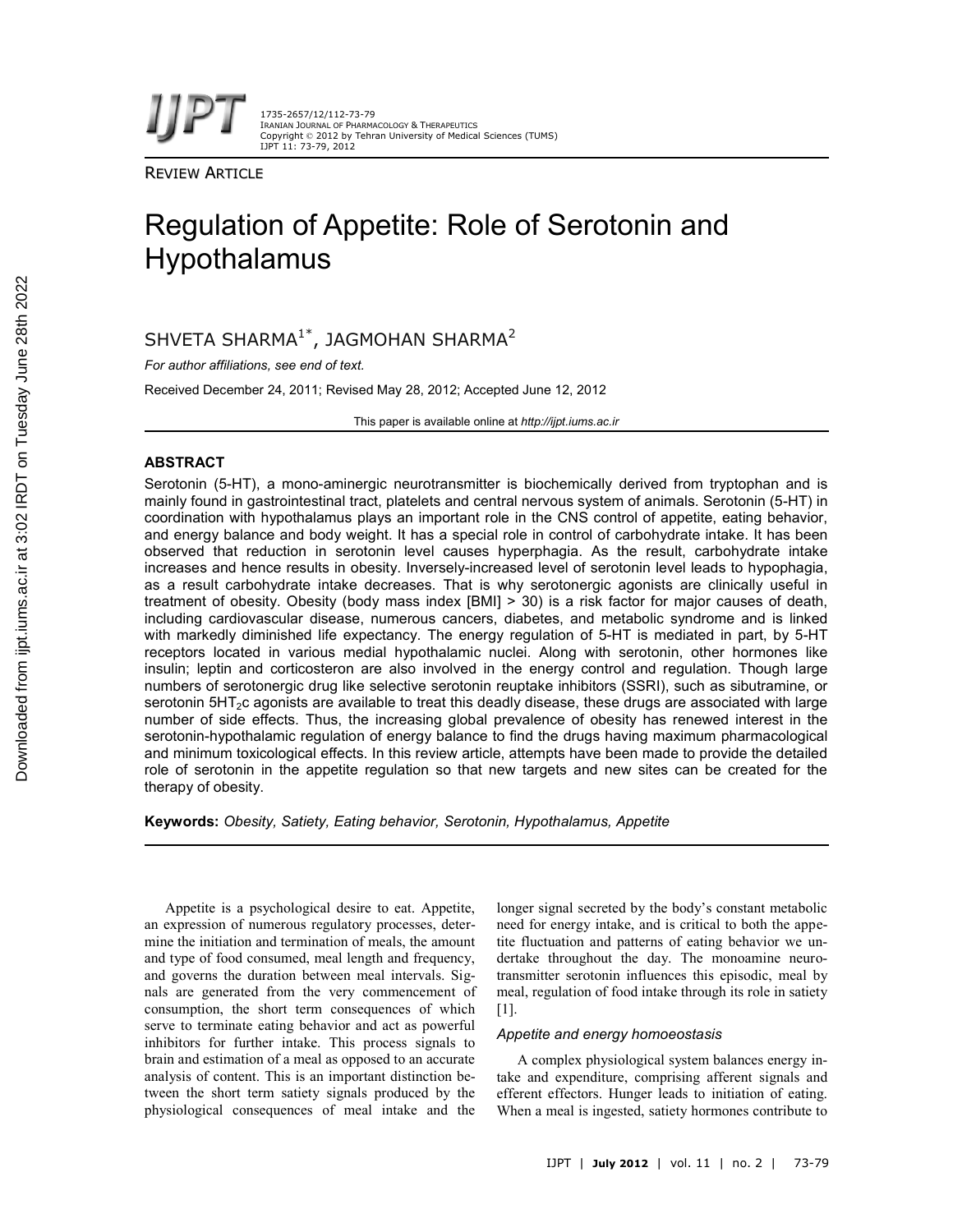

**Fig 1.** The central regulation of appetite (Chaudhri et al, 2006 [6])

digestion and a feeling of fullness. Central circuits in the

brain integrate satiety signals and signals of long term energy status to produce a coordinated response to the change in nutritional status[2].

#### *Regulation of Appetite*

Appetite is controlled at both the central and peripheral sites.

#### *Central regulation*

The nuclei of the hypothalamus and brain stem are important regions for regulation of energy homoeostasis. Various gut hormones act on hypothalamic and brainstem centers of appetite control. This provides one means by which the gut may signal energy status to the seat of satiety, the central nervous system (CNS). Arcuate nucleus (ARC) acts as the site of integration of a number of neurological and blood-borne signals, due to its privileged location near the median eminence. This latter region lacks a complete blood–brain barrier [3], and therefore some investigators have argued that the ARC is rendered susceptible to be influenced by circulating factors. Circulating factors modify the activity of two populations of neuron within the ARC. One population co-expresses cocaine- and amphetaminerelated transcript (CART) and pro-opio-melanocortin (POMC) and inhibits food intake. Among the products of cleavage of POMC is a-melanocyte-stimulating hormone, which is a ligand for the melanocortin-4 receptor [4].

The second population of neurons increases food intake and co-expresses neuropeptide Y (NPY) and agouti-related protein [5]. Both populations project to the paraventricular nucleus (PVN) and other areas important in the regulation of food intake (Fig 1) [6]. Extensive reciprocal connections exist between the hypothalamus and the brainstem, particularly the nucleus of the tractus solitaries [7]. Like the ARC, the brainstem is well placed to receive signals from the blood due to its proximity to other regions with an incomplete blood– brain barrier, e.g. the area postrema. In addition, the brainstem receives vagal afferent neurons from the gastrointestinal tract, and therefore acts as another site of integration between endocrine and neuronal signals.

#### *Peripheral regulation*

Ghrelin, which is synthesised predominantly by the stomach, is the endogenous ligand for the growth hormone secretagogue receptor which is expressed in brain stem and hypothalamic nuclei including the ARC [8]. In rodents, ghrelin is a potent stimulus to feeding as it was reported that chronic ghrelin administration induces adiposity [9], and CNS injection of anti-ghrelin antibodies inhibits the normal feeding response after fasting [10]. Human data support a role for ghrelin in appetite regulation. Plasma levels of ghrelin are high in the fasted state and fall after eating [11], and exogenous infusion of ghrelin increased food intake at a buffet meal by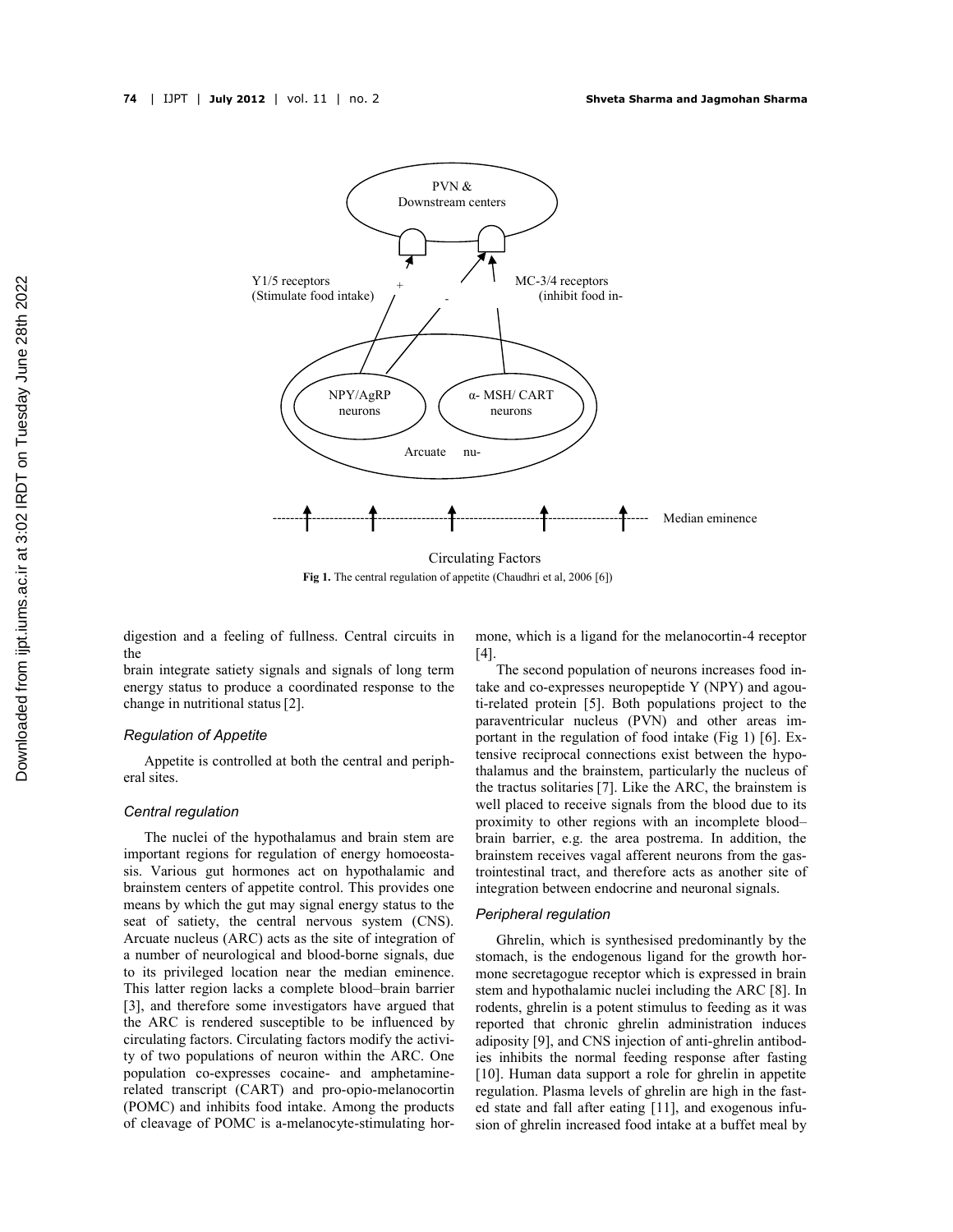#### **Hypothalamus, serotonin and appetite** ijpt.iums.ac.ir | **75**

28% compared with saline control. Indeed, it was found that individuals with Prader–Willi syndrome have grossly increased ghrelin levels, and this could be a cause of their hyperphagia [4].

#### *Meal termination and satiety factors*

Control of meal size is largely determined by the onset of satiety. This involves messages from mechanoand chemo-receptors from the oral cavity and gastrointestinal tract. In addition, gut peptides are released in response to a meal. These optimize digestion and signal a change in energy status, with subsequent influence on both physiology and behavior [2]. Various gut hormones are thought to play a part in the process. These include:

#### *Cholecystokinin*

The first gut peptide to be implicated in the control of appetite was cholecystokinin (CCK). CCK is synthesized in a number of tissues in humans, including the Icells of the small intestine [12], from where it is rapidly released into the circulation in response to a meal [13]. Other hormones include peptideYY [14], glucangonlike peptide [15], and pancreatic peptide [16].

#### *Serotonin*

Neuronal serotonin is synthesized from the essential amino acid trypyophan, in the cell body cytoplasm. The enzyme tryptophan hydroxylase hydroxylates dietary Itryptophan to 5-hydroxytryptophan (5-HTP). 5-HTP is then rapidly decarboxylated at the terminal, by the enzyme I-aminoacid decarboxylase, to produce serotonin (5-HT). The majority of serotonin is taken up via a vesicle membrane transport mechanism and stored in presynaptic vesicles. After release, synaptic serotonin continues to stimulate pre- and post-synaptic receptors until it is either converted to 5-hydroxyindole acetic acid by monoamine oxidase or reabsorbed into the presynaptic neuron for reuse [17].

#### *Role of serotonin in eating behavior*

Energy balance is regulated by the hypothalamic nuclei by peripherally-generated signals via various neuropeptides. These neuropeptides are linked with the serotonergic system, which controls the eating behavior. An interaction between neuropeptide Y (NPY) and serotonin was suggested early by studies [18] in which NPY-induced hyperphagia was shown to be blocked by the serotonin receptor agonist fenfluramine. Serotonin and orexin are both involved in feeding regulation, in addition to their roles in sleep-wake cycle. Orexin has been shown to alter serotonin release in the hypothalamus [19]. It has been indicated that serotonin has a suppressive effect on food intake and body weight [20]. This effect of serotonergic stimulation has been demonstrated with both peripheral and central injections of serotonergic agonists. Moreover, the opposite effect, an enhancement of food consumption, has been observed with receptor antagonist and other drugs which reduce serotonin activity.

#### *Serotonergic receptors involved in feeding behavior*

Evidences suggest that central  $5-HT_1$ ; as opposed to  $5-HT<sub>2</sub>$  or  $5-HT<sub>3</sub>$  receptor subtypes mediate the feeding suppressive action of serotonergic stimulation in the medial hypothalamus. This is supported by the studies [21] in which peripheral and hypothalamic injections of serotonergic or β-adrenergic antagonists with relatively high affinity for  $5-HT_1$  receptors, but not selective antagonists of  $5-HT_2$  or  $5-HT_3$  receptors, significantly attenuate the feeding-suppressive action of serotonergic agonists injected peripherally or into the PVN. Further differentiation of the  $5-HT_1$  receptor indicates that, in the rat, the 5-HT<sub>1B</sub> and possibly 5-HT<sub>1C</sub> subtypes are specifically involved in 5-HT-induced hypophagia, in contrast to the 5-HT<sub>1A</sub> receptor, which may mediate the opposite response, hyperphagia [21]. The role of  $5-HT_{2C}$ receptor [22] subtype has been demonstrated to upregulate the expression of hypothalamic NUCB2 and induces anorexia via leptin-independent pathway in mice. Further, it has been suggested that the mice lacking functional  $5-\text{HT}_{2C}$  receptor becomes obese as adults [23] as these mice exhibit hyperphagia and consume larger meals, indicating a deficit in satiety. In another mutant mouse, *anx,* the anorexic behavior of the animal at a young age is suggested to be attributed, in part, to an overactive 5-HT innervation of the medial hypothalamic nuclei [24].

### *Impact of serotonin on macronutrient ingestion*

Hypothalamic as well as peripheral administration of serotonergic agonist affects feeding patterns by producing a significant decrease in the size and duration of individual meals in association with the reduced trait of eating. As the latency to meal onset and the frequency of the meal taken are not affected, it is proposed that endogeneous 5-HT may influence primarily the termination rather than the initation of eating. Through hypothalamic administration of 5-HT, as well as studies employing systemic injection of serotonergic agents, evidence has accumulated to indicate a role for 5-HT in the modulation of the animals appetite for the specific foods [25]. This role has been proposed to involve the control of carbohydrate and protein intake or perhaps the ratio of these two macronutrients, with serotonergic stimulation reducing the proportion of carbohydrate in the diet. This phenomenon was initially demonstrated in a twodiet self- selection paradigm, first with peripherally administrated fenfluramine and fluoxetine [26] and then with PVN injection of 5-HT or norfenfluramine [25]. The opposite pattern has been detected with the reduction in brain 5-HT after intraventricular injection of serotonergic injection [27]. Some studies reveal that injections of 5-HT or the serotonergic agonist dnorfenfluramine and fluoxetine directly into the medial hypothalamus preferentially and dose-dependently suppress carbohydrate consumption while having little or no effect on or possibility enhancing the ingestion of protein or fat. This effect, similarly seen with central injection of 5-HT in mice [28], can be detected in sever-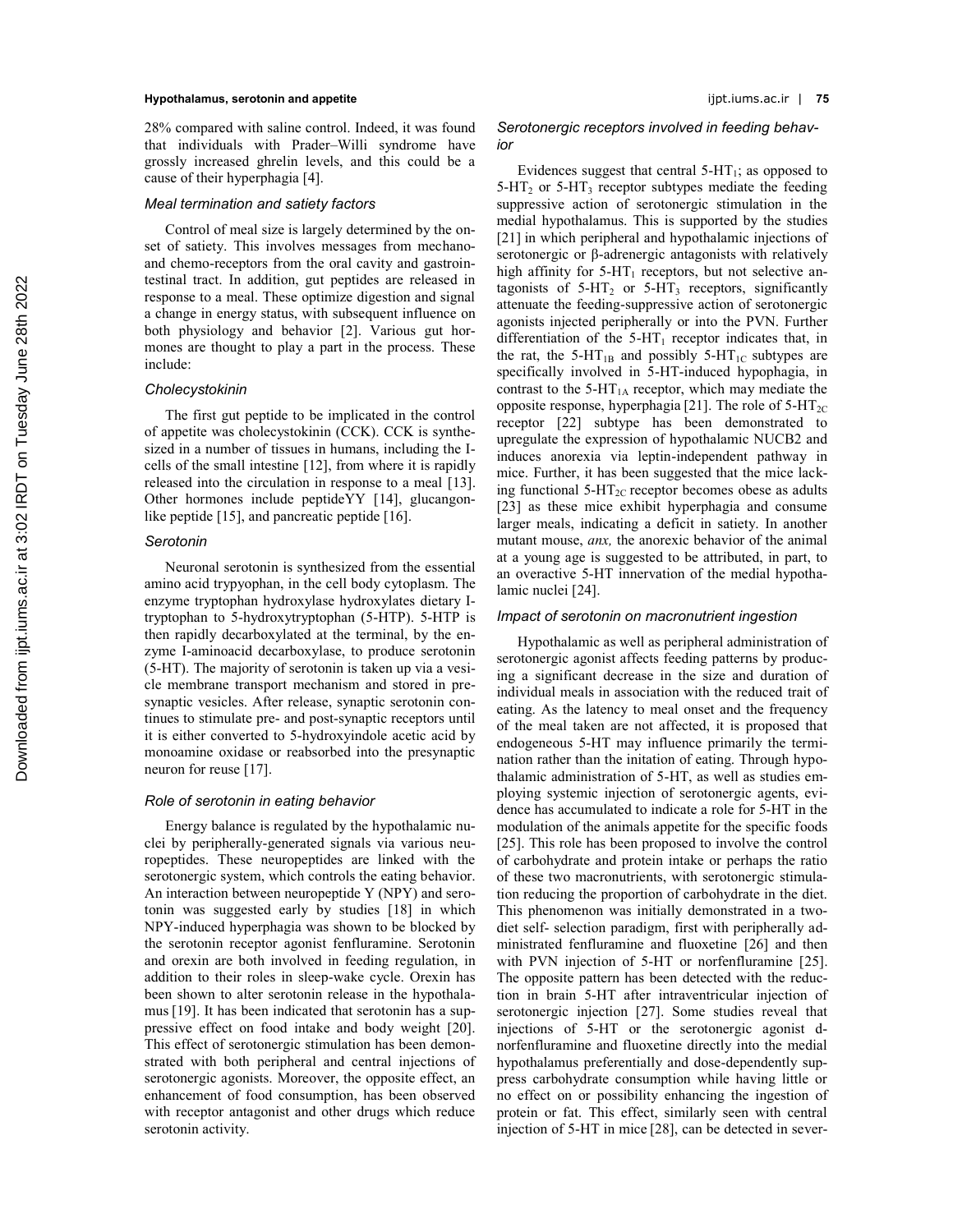

**Fig 2.** Feedback loop in Control of meal size (Leibowitz et al, 1998 [29])

al medial hypothalamic nuclei, although the PVN and VMN are most responsive. Peripherally-administered dfenfluramine, fluoxetine and quipazine also suppress carbohydrate intake. However, depending upon the drug dose and nutritional state of the animal, they may be less selective in their effect on macronutrient choice [25]. Particularly at higher doses, they cause reduction in fat as well as carbohydrate ingestion while having less impact or sometimes enhancing effect on protein

#### consumption.

#### *Impact of carbohydrate ingestion on serotonin*

A link between the serotonin and a specific macronutrient is substantiated by results showing a feedback effect of carbohydrate ingestion itself on 5-HT in the hypothalamus and brain stem (Fig 2) [29]. Animals consuming a high carbohydrate diet, compared to a low carbohydrate-high protein diet, show increased level of tryptophan (TRP), the 5-HT aminoacid precursor



Fig 3. Working of serotonergic drugs in treatment of obesity (Garfield and Heisler, 2009; [42])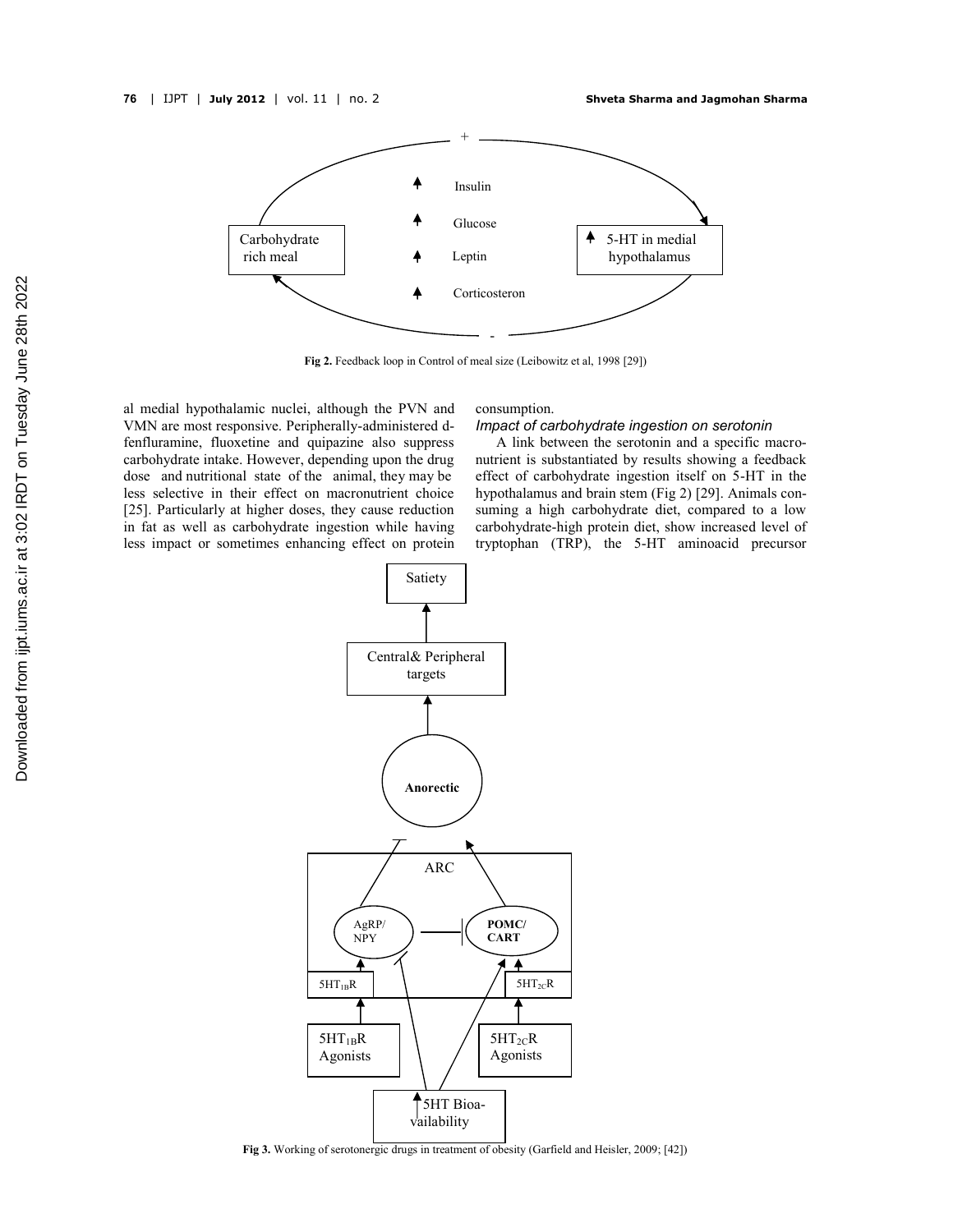#### **Hypothalamus, serotonin and appetite** ijpt.iums.ac.ir | **77**

[31,31] and an increased level of 5-HT content in whole hypothalamus [32]. This diet promotes up  $\rightarrow$  of TRP into the brain and its subsequent conversion to 5-HT and also reduces concentrations of other amino acids that compete with TRP for transport into the brain. Insulin, which is released after a high carbohydrate meal stimulates the absorption of these large neutral amino acids ( LNAA), by increasing the ratio of TRP:LNAA. This feedback mechanism may be disturbed in the condition of decreased insulin sensitivity e.g obesity resulting in an over-consumption of carbohtdrate [30]. Thus, the ingestion of the macronutrient, carbohydrate, stimulates the production of the monoamine, which then performs the function of terminating the ingestion of this nutrient and producing satiety. With excess serotonergic stimulation of medial hypothalamus, anorexia results e.g in the *anx* mouse [24]. On the other hand, with the deficiency of 5-HT function, e.g with lesions or receptor antagonist of the 5-HT system, hyperphagia and weight gain become evident [33].

### *Serotonergic drugs food intake and feeding behavior*

Effect of various serotonergic drugs have been studied to check their effect on food intake and feeding behavior. These drugs include 5-HT precursor, serotonin agonists, selective serotonin reuptake inhibitors (SSRI), serotonin–norepinephrine reuptake inhibitors (SNRI), and serotonin antagonists. Studies suggested that administration of 5-HT precursor [34], serotonin agonists and its metabolites [35], SSRI which include fluoxetine [36], sertaline and SNRI like sibutramine [37] decreases food intake. Combination of sibutramine and naloxone shows synergestic effect in decreasing food intake in rats [38]. Administration of serotonergic antagonists like metergoline- $\alpha$  5HT<sub>1/2</sub> receptor antagonist showed a dose-dependent increase of food intake in rats[39].

# *Serotonergic drugs and obesity*

Early pharmacological manipulations identified an inverse relationship between the biogenic amine neurotransmitter serotonin and food intake. More specifically, a selective reduction in serotonin bioavailability was associated with hyperphagia and subsequent weight gain, whilst diminished food intake was induced by an increase in serotonin efficacy [40]. Hypothalamus is the key component in mediated feeding behavior [41]. Acute administration of serotonergic compounds altered the expression of such peptidergic appetitive effectors within the hypothalamus, namely an increase in anorectic proopiomelanocortin (POMC) mRNA and a decrease in orexigenic neuropeptide Y (NPY) mRNA [40], both of which are synthesized within discrete neuronal populations of the ARC. Recently, it has been shown that manipulation of these first order hypothalamic POMC/cocaine and amphetamine-regulated transcript (CART) and agouti-related protein (AgRP)/NPY neurones is a mechanism through which serotonergic compounds reduce food intake as shown in Fig 3 [42].

Specifically, the serotonin system concomitantly regulates the antagonistic functions of POMC/CART and AgRP/NPY neurones through neurotransmitter binding of two spatially distinct G-protein-coupled receptor subtypes: depolarizing POMC/CART neurons via action at  $G_q$ -coupled 5-HT<sub>2C</sub>Rs [43] and hyperpolarizing AgRP/NPY neurons through action at  $G_i$ -coupled 5-HT<sub>1B</sub>Rs [44]. Furthermore, the anorectic effect of compounds increasing serotonergic bioavailability and  $5-HT_{2C}$  receptor and  $5-HT_{1B}$  receptor agonists is contingent upon the downstream activation of the melanocortin 4 receptors (MC4Rs) [45]. It is noteworthy that these serotonergic compounds, which are highly effective in reducing food intake, are rendered ineffective by pharmacological or genetic inactivation of this single downstream melanocortin receptor target [44]. These data elucidate that the melanocortin pathway is a key downstream target for serotonergic compound.

Recent research has further clarified that the key population of MC4Rs influencing appetite is expressed in the PVH and/or amygdala [46]. Fenfluramine, an amphetamine derivative lacking psychostimulant properties, was synthesized in the 1970s, and was followed 20 years later by the more efficacious enantiomer, dexfenfluramine. Both compounds were successfully prescribed (often in combination with phentermine) as anorectic treatments for obesity until their withdrawal from clinical use in 1997, due to corollary incidences of cardiopulmonary complications. Mechanistically, these drugs are analogous to amphetamine, causing reversal and blockade of the serotonin transporter and a consequential increase in serotonin efflux and synaptic persistence [46]. Genetic and pharmacological studies demonstrated that action at the  $5-HT_{2C}Rs$  and  $5-HT_{1B}Rs$  is required for fenfluramine to influence ingestive behaviour [46].

#### **REFERENCES**

- 1. Halford JCG, Blundell JE. Separate systems for serotonin and leptin in appetite control. *Ann Med* 2000; 32:222-32.
- 2. Druce M, Bloom SR. The regulation of appetite. *Arch Dis Child* 2006; 91:183-87.
- 3. Peruzzo B. Pastor FE, Blazquez JL, Schobitz K, Pelaez B, Amat P & Rodriguez EM. A second look at the barriers of the medial basal hypothalamus. *Exp Brain Res* 2000; 132:10–26.
- 4. Wynne K, Stanley S, McGowan B, Bloom S. Appetite control. *J Endocrinol* 2005; 184:291–318.
- 5. Ellacott KL, Cone RD. The central melanocortin system and the integration of short- and long-term regulators of energy homeostasis. Recent Prog. *Horm Res* 2004; 59: 395–408.
- 6. Chaudhri O, Small C, Bloom S. Gastrointestinal hormones regulating appetite. *Philos Trans R Soc Lond B Biol Sci* 2006; 361:1187-209.
- 7. Van der Kooy D, Koda LY, McGinty JF, Gerfen CR & Bloom FE. The organization of projections from the cortex, amygdala, and hypothalamus to the nucleus of the solitary tract in rat. *J Comp. Neurol* 1984; 224:1–24.
- 8. Kojima M, Hosoda H, Date Y, Nakazato M, Matsuo H, Kangawa K. Ghrelin is a growth-hormone-releasing acylated peptide from stomach. *Nature* 1999; 402:656–60.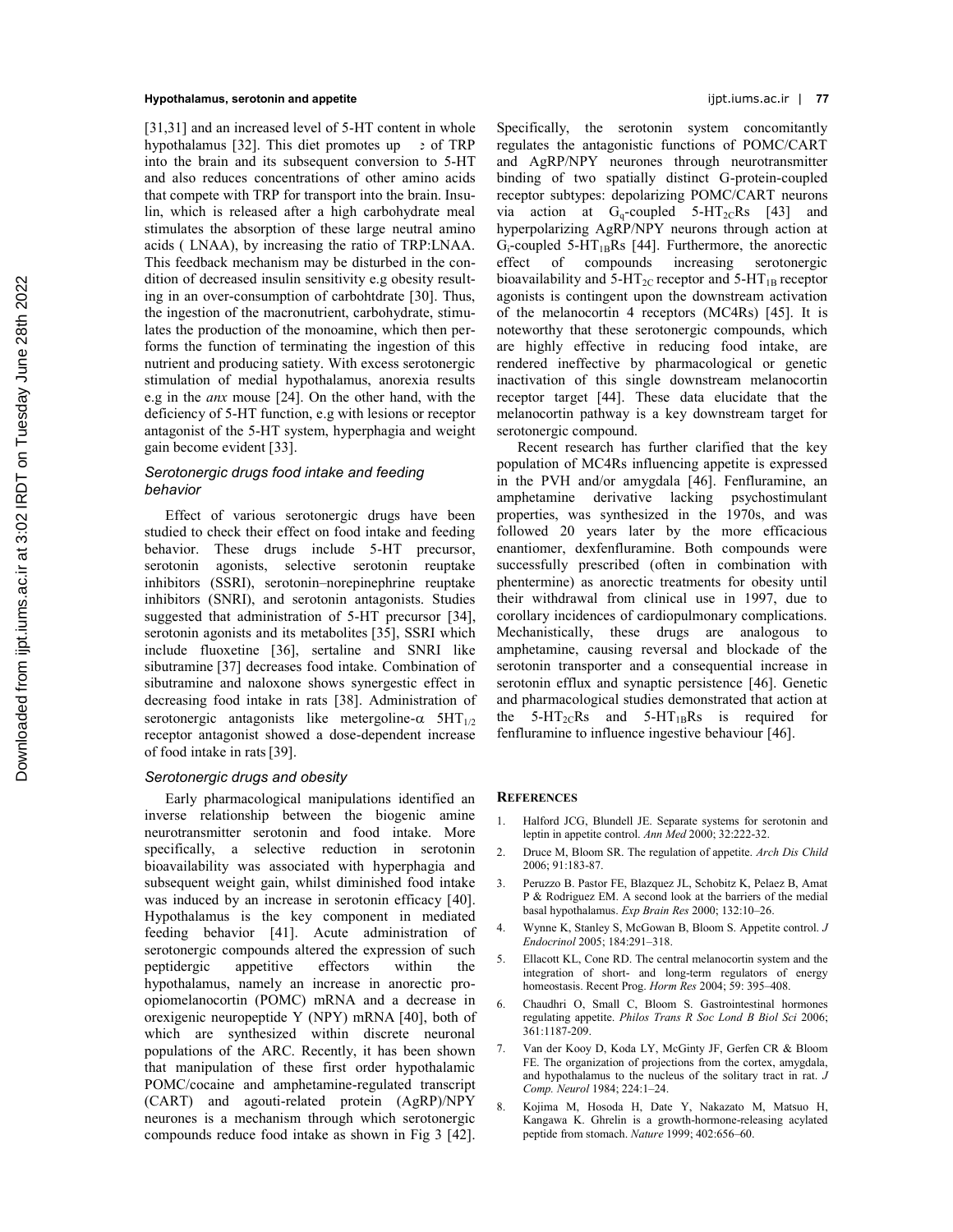- **78** | IJPT | **July 2012** | vol. 11 | no. 2 **Shveta Sharma and Jagmohan Sharma**
- 9. Wren AM, Small CJ, Abbott CR, Dhillo WS, Seal LJ, Cohen MA, Batterham RL, Taheri S, Stanley SA, Ghatei MA, Bloom SR. Ghrelin causes hyperphagia and obesity in rats. *Diabetes* 2001; 50:2540–7.
- 10. Nakazato M, Murakami N, Date Y, et al (2001) . A role for ghrelin in the central regulation of feeding. *Nature* 409:194–8.
- 11. Cummings DE, Weigle DS, Frayo RS, Breen PA, Ma MK, Dellinger EP, Purnell JQ. Plasma ghrelin levels after dietinduced weight loss or gastric bypass surgery. *N Engl J Med* 2002; 346:1623–30.
- 12. Buffa R, Solcia E, Go VL. Immunohistochemical identification of the cholecystokinin cell in the intestinal mucosa. *Gastroenterology* 1976; 70:528–32.
- 13. Liddle RA, Goldfine ID, Rosen MS, Taplitz RA, Williams JA. Cholecystokinin bioactivity in human plasma. Molecular forms, responses to feeding, and relationship to gallbladder contraction. *J Clin Invest* 1985; 75:1144–52.
- 14. Batterham RL, Cowley MA, Small CJ, Herzog H, Cohen MA, Dakin CL, Wren AM, Brynes AE, Low MJ, Ghatei MA, Cone RD, Bloom SR. Gut hormone PYY(3–36) physiologically inhibits food intake. *Nature* 2002; 418:650–4.
- 15. Schirra J, Katschinski M, Weidmann C, Schäfer T, Wank U, Arnold R, Göke B. Gastric emptying and release of incretin hormones after glucose ingestion in humans. *J Clin Invest* 1996; 97:92–103.
- 16. Adrian TE, Bloom SR, Bryant MG, Polak JM, Heitz PH, Barnes AJ. Distribution and release of human pancreatic polypeptide. *Gut* 1976; 17:940–4.
- 17. Halford JCG, Harrold JA, Boyland EJ, Lawton CL, Blundell JE. Serotonergic Drugs, Effects on appetite expression and use for the treatment of obesity. *Drugs* 2007; 67:27-55.
- 18. Rogers P, McKibbin PE, Williams G. Acute fenfluramine administration reduces neuropeptide Y concentrations in specific hypothalamic regions of the rat: possible implications for the anorectic effect of fenfluramine. *Peptides* 1991; 12:251-55.
- 19. Orlando G, Brunetti Ll, Di Nisio C. Effects of cocaine and amphetamine regulated transcript peptide, leptin and orexins on hypothalamic serotonin release. *Eur J Pharmacol* 2001; 430:269-72.
- 20. Cruzon G. Serotonin and appetite. *Ann NY Acad Sci* 1990; 600:521-30.
- 21. Nonogaki K, Ohba Y, Sumii M, Oka Y. Serotonin systems upreglate the expression of hypothalamic NUCB2 via 5HT2C receptors and induce anorexia via a leptin-independent pathway in mice. *Biochem Biophys Res Commu* 2008; 372:186-190.
- 22. Tecott LH, Nonogaki k, strack AM, Vickers SP, Dourish CT, clifton PG. A primary satiety defects leads to adult onset obesity in serotonin 5-HT2C receptor mutated mice. *Soc Neurosci Abs* 1997; 23:514.
- 23. Son JH, Baker H, Park DH, Joh TH. Drastic and selective hyperinnervation of central serotonergic neurons in a lethal neurodevelopmental mouse mutant, Anorexia (anx). *Brain Res Mol Brain Res* 1994; 25:129-34.
- 24. Shor-Posner G, Grinker JA, MarinescuC, Brown O, Leibowitz SF. Hypothalamic serotonin in the control of meal patterns and macronutrient selection. *Brain Res Bull* 1986; 17: 663-71.
- 25. Wurtman JJ, Wurtman RJ. Fenfluramine and fluoxetine spare protein consumption while suppressing caloric intake by rats. *Science* 1977; 198:1178-80.
- 26. Li ET, Anderson GH. 5-Hydroxytryptamine: A modulator of food consumption but not quantity? *Life Sci* 1984; 34:2453-60.
- 27. Currie PJ. Differential effects of NE, CLON, and 5-HT on feeding and macronutrient selection in genetically obese (ob/ob) and lean mice. *Brain Res Bull* 1993; 32:133-42.
- 28. Fernstrom JD, Faller DV, Shabshelowitz H. Acute reduc tion of brain serotonin and 5-HIAA following food consumption: Correlation with the ration of serum tryptophan to the sum of

conpeting amino acids. *J Neural Transm Gen Sect* 1975; 36: 113-21.

- 29. Leibowitz SF, Alexander JT. Hypothalamic serotonin in control of eating behavior, meal size, and body weight. *Biol Psychiatry* 1998 Nov 1; 44(9):851-64.
- 30. Wurtman RJ, Wurtman JJ. Brain serotonin, carbohydrate carving, obesity and depression. *Obes Res* 1995; 3:477S-80S.
- Thibault L. Dietary carbohydrates: Effects on self selection, plasms glucose and insulin, and brain indinoleaminergic systems in rat. *Appetite* 1994; 23:275-86.
- 32. Lambert PD, Wilding JP, al-Dokhayel AA, Bohuon C, Comoy E, Gilbey SG. A role for neuropeptide Y, dynorphin, and noradrenaline in the central control of food intake after food deprivation. *Endocrinology* 1993; 133:29-32.
- 33. Cangiano C, Ceci F, Casinco A. Eating behavior and adherence to dietary prescription in obese adult subjects treated with 5- Hydroxytryptophan. *Am J Clin Nutr* 1992; 56:863-67.
- 34. Rogers PJ, Blundell JE. Effect of anorexic drugs on food intake and the micro-structure of eating in human subjects. *Psychopharmacology* 1979; 66:159-65.
- 35. Pijl H, Koppeschaar HPF, Willekens FLA, Op de Kamp I, Veldhuis HD, Meinders AE. Effect of serotonin reuptake inhibition by fluoxetine on body weight and spontaneous food choice in obesity. *Int J Obesity* 1991; 15:237-42.
- 36. Chapelot D, Mamonier C, Thomas F, Hanotin C. Modalities of the food intake-reducing effect of sibutramine in humans. *Physiol Behav* 2000; 68:299-308.
- 37. Tallett AJ, Blundell JE, Rodgers RJ. Sibutramine & naloxone: Infra-additive interaction in the regulation of appetite? *Behavioural Brain Res* 2010; 207:174-81.
- 38. Zittel TT, Glatzle J, Weimar T, Kless S, Becker HD, Jehle EC. Serotonin receptor blockade increases food intake and body weight after total gastretomy in rats. *J Surg Res* 2002; 106:273- 81.
- 39. Fletcher PJ, Paterson IA. A comparison of the effects of tryptamine and 5-hydroxytryptamine on feeding following injection into the paraventricular nucleus of the hypothalamus. *Pharmacol Biochem Behav* 1989; 32:907-11.
- 40. Heisler LK, Cowley MA, Tecott LH, Fan W, Low MJ, Smart JL, Rubinstein M, Tatro JB, Marcus JN, Holstege H, Lee CE, Cone RD, Elmquist JK. Activation of central melanocortin pathways by fenfluramine. *Science* 2002; 297:609-11.
- 41. Choi S, Blake V, Cole S, Fernstrom JD. Effects of chronic fenfluramine administration on hypothalamic neuropeptide mRNA expression. *Brain Res* 2006; 1087:83-6.
- 42. Garfield AS, Heisler LK. Pharmacological targeting of the serotonergic system for the treatment of obesity. *J Physiol* 2009; 587(Pt 1):49-60.
- 43. Heisler LK, Jobst EE, Sutton GM, Zhou L, Borok E, Thornton-Jones Z, Liu HY, Zigman JM , Balthasar N, Kishi T, Lee CE, Aschkenasi CJ, Zhang CY, Yu J, Boss O, Mountjoy KG, Clifton PG, Lowell BB, Friedmann JM, Horvath T, Butler AA, Elmquist JK, Cowley MA. Serotonin reciprocally regulates melanocortin neurons to modulate food intake. *Neuron* 2006; 52:239-49.
- 44. Balthasar N, Dalgaard LT, Lee CE, Yu J, Funahashi H, Williams T, Ferreira M, Tang V, McGovern RA, Kenny CD, Christiansen LM, Edelstein E, Choi B, Boss O, Aschkenasi C, Zhang CY, Mountjoy K, Kishi T, Elmquist JK, Lowell BB. Divergence of melanocortin pathways in the control of food intake and energy ecpenditure. Cell 2005; 123:493-505.
- 45. Crespi D, Mennini T, Gobbi M. Carrier-dependent and Ca2+ dependent 5-HT and dopamine release induced by (+) amphetamine,3,4-methylendioxymethamphetamine, pchloroamphetamine and (+)- fenfluramine. *Br J Pharmacol* 1997; 121:1735-43.
- 46. Vickers SP, Clifton PG, Dourish CT, Tecott LH. Reduced satiating effect of d-fenfluramine in serotonin 5-HT2C receptor mutant mice. *Psycopharmacology* 1999; 143:309-14.